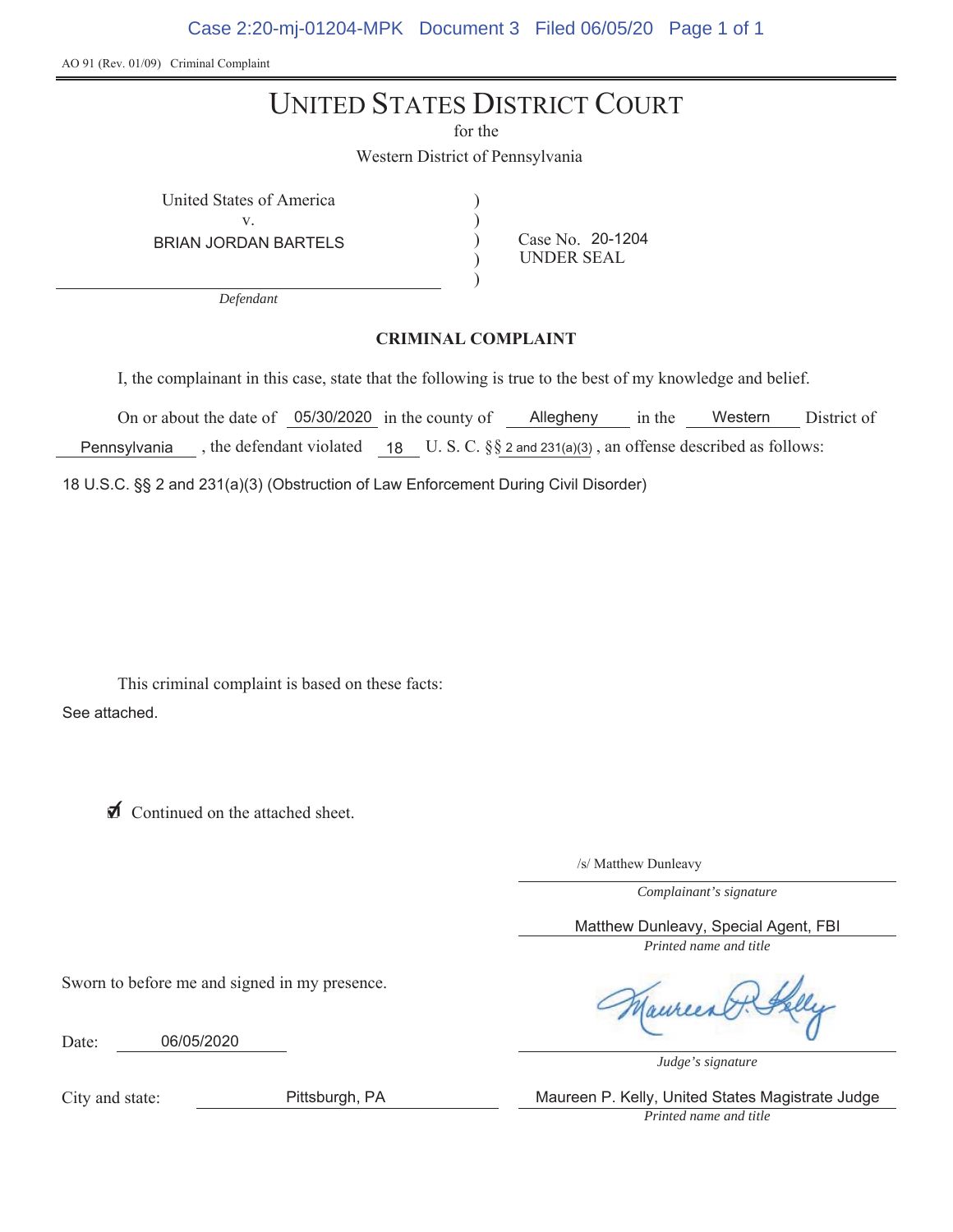# IN THE UNITED STATES DISTRICT COURT FOR THE WESTERN DISTRICT OF PENNSYLVANIA

### UNITED STATES OF AMERICA

v.

BRIAN JORDAN BARTELS

Magistrate No. 20-1204 **UNDER SEAL**

# **AFFIDAVIT IN SUPPORT OF CRIMINAL COMPLAINT AND FOR AN ARREST WARRANT**

I, Matthew Dunleavy, being first duly sworn, hereby depose and state as follows:

## **INTRODUCTION AND AGENT BACKGROUND**

1. I make this affidavit in support of an application for a criminal complaint and arrest warrant for Brian Jordan Bartels (hereinafter "BARTELS"), for violations of Title 18, United States Code, Sections 231(a)(3) (Obstruction of Law Enforcement During Civil Disorder) and 2 (aiding and abetting). Based on the facts set forth in this affidavit, there is probable cause to believe that, on or about May 30, 2020, violations of Sections 2 and 231(a)(3) were committed by Bartels.

2. I am a Special Agent with the Federal Bureau of Investigation (FBI), and have been so employed since 2018. As a Special Agent with the FBI, I am an "investigative or law enforcement officer" of the United States within the meaning of Title 18, United States Code, Section 2510(7); that is, an officer of the United States who is empowered by law to conduct investigations of and to make arrests for offenses enumerated in Title 18, United States Code, Section 2516. I am currently assigned to the Joint Terrorism Task Force ("JTTF") in the FBI's Pittsburgh Division. In this capacity, I am charged with investigating possible violations of federal criminal law. By virtue of my FBI employment, I perform and have performed a variety of investigative tasks, including functioning as a case agent on domestic terrorism investigations. I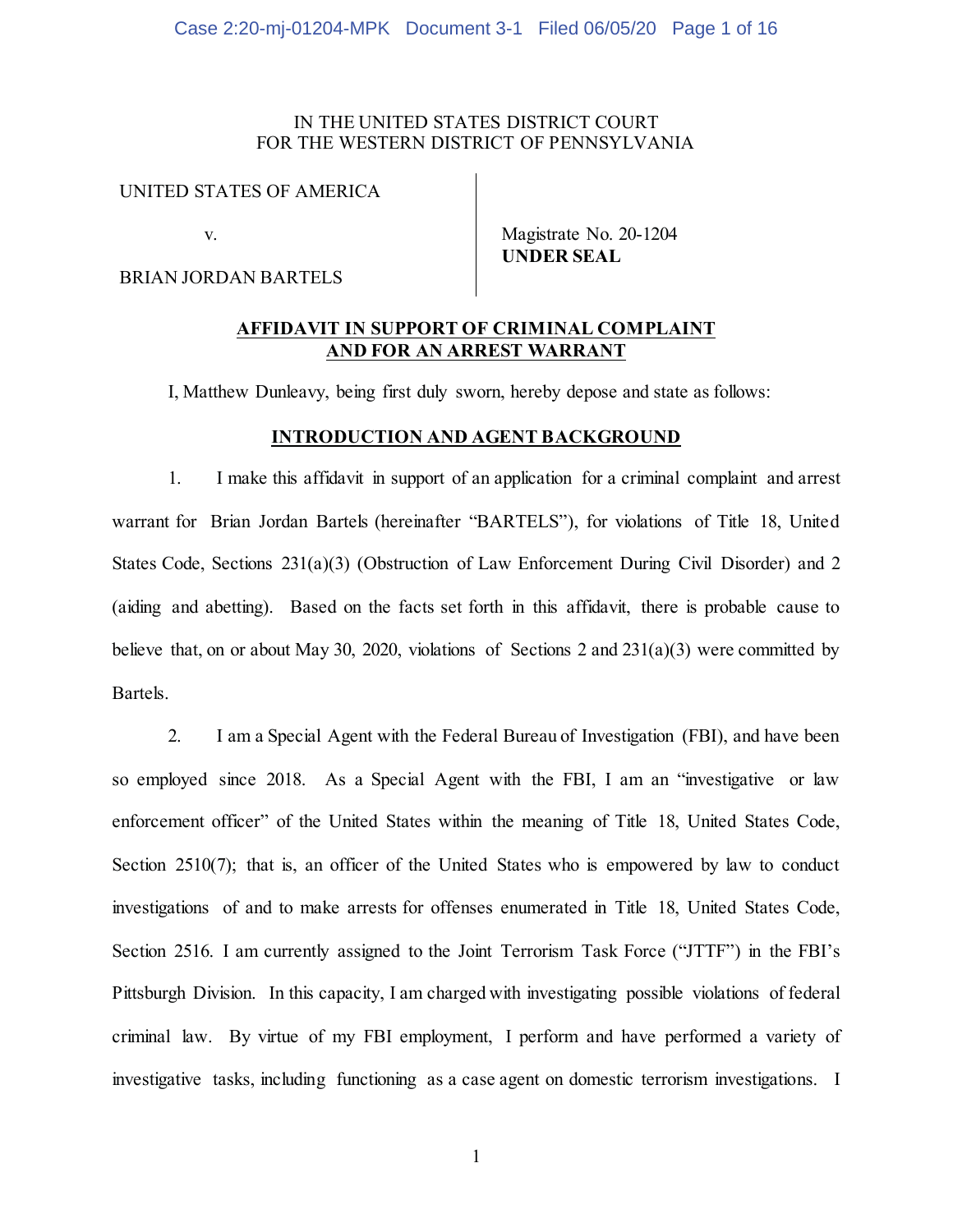have received training and have gained experience in the conduct of counterterrorism investigations, the execution of federal search warrants and seizures, and the identification and collection of computer-related evidence. Prior to becoming a Special Agent with the FBI, I was a Special Agent with the United States Secret Service for approximately 9 years.

# **PROBABLE CAUSE**

3. Title 18, United States Code, Section 231(a)(3) provides in relevant part as follows:

Whoever commits or attempts to commit any action to obstruct, impede or interfere with any fireman or law enforcement officer lawfully engaged in the lawful performance of his official duties incident to and during the commission of a civil disorder which in any way or degree obstructs, delays, or adversely affects commerce or the movement of any article or commodity in commerce….shall be fined under this title or imprisoned not more than 5 years, or both.

4. The term "civil disorder" is defined in Section 232(1) as "any public disturbance involving acts of violence by assemblages of three or more persons, which causes an immediate danger of or results in damage or injury to the property or person of any other individual." The term "commerce" is defined in Section 232(2) to include commerce between any State and any place outside thereof.

5. On May 30, 2020, there was a planned march/protest in the downtown area of the City of Pittsburgh. The march/protest in Pittsburgh related to the death of George Floyd, whose death in Minneapolis several days earlier sparked protests and marches across the nation. Those protests and marches related to several concerns voiced by the marchers and protesters, including claims of excessive force and racism by police officers in connection with the death of Floyd. Many of the marchers and protesters in Pittsburgh on May 30, 2020 expressed those same concerns.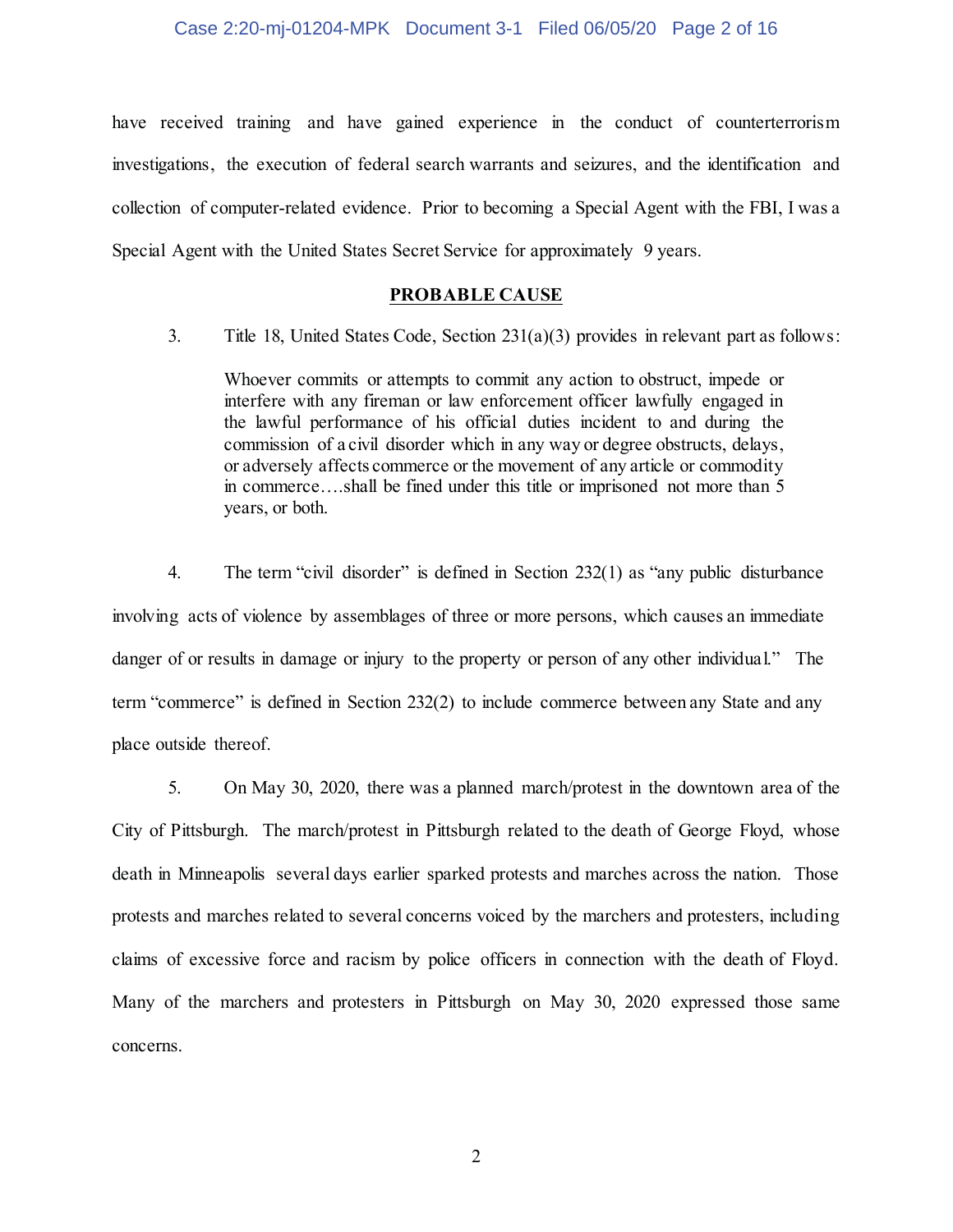#### Case 2:20-mj-01204-MPK Document 3-1 Filed 06/05/20 Page 3 of 16

6. At least one hundred participants for the march/protest in downtown Pittsburgh on May 30, 2020 began to gather at approximately 2:30 pm on Centre Avenue above the PPG Arena. As they were gathering, the march/protest began to turn violent and into civil disorder. Your affiant has reviewed open source video footage from cellular phones, and from other sources, depicting the events described below in this paragraph. The videos of this area at approximately 2:30 pm show a white male (later identified as BARTELS), walking from within the crowd of protesters, wearing a black bandana and a black hooded sweatshirt, black pants and black boots. The male walks to the sidewalk near an unoccupied police vehicle and accesses a backpack that was on the sidewalk. He pulls out a can of red spray paint and proceeds to use it to place paint on the police vehicle. The male then kicks the police vehicle. He then throws an object at the police car, breaking a window. When a female from the crowd steps near BARTELS and pleads for him to stop, he responds with an obscene hand gesture. The white male thereafter jumps on the hood of the police vehicle and stomps the partially broken windshield, breaking it further. While BARTELS is on top of the police vehicle, at least one other member of the crowd is standing on top of the roof with BARTELS, apparently celebrating. He then jumps down from the police vehicle, retrieves additional items to throw at the police vehicle and throws those items at the police vehicle. After Bartels damages the police vehicle, several other individuals are captured in photographs and video damaging the vehicle further. Shortly thereafter, police mounted on horseback arrive and attempt to protect the vehicle and push the crowd back. However, the crowd is hostile toward the mounted police and begins to throw rocks and other objects at the police and horses. One male in the crowd, who is holding a post with a STOP sign attached to it, pokes the STOP sign toward the face of one of the officers' horses. When it becomes apparent that the horses are unable to protect the heavily damaged vehicle, and are themselves in danger, the police officers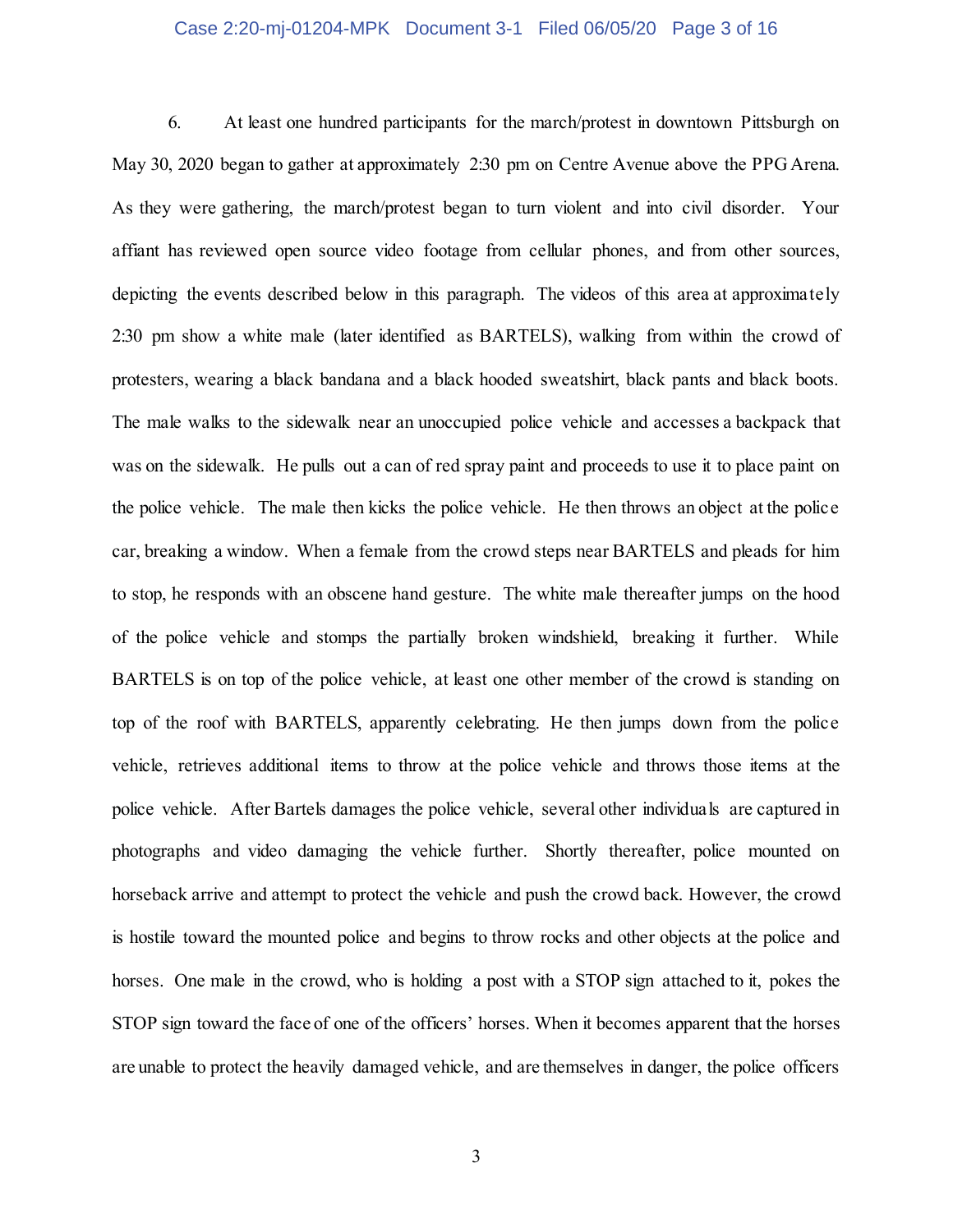#### Case 2:20-mj-01204-MPK Document 3-1 Filed 06/05/20 Page 4 of 16

are forced to retreat on horseback and abandon the police vehicle. Immediately thereafter, the crowd inflicts more severe damage to the police vehicle, and then sets it on fire. I have attached to this affidavit four still photos obtained from videos of these events, marked as Exhibits 1-10.

7. The Pittsburgh Bureau of Police vehicle damaged by BARTELS was unit number 3212 assigned to Patrol Officer Charles Handerhan. Officer Handerhan's duties on the afternoon of May 30, 2020, were to observe and protect the peaceful marchers and protesters, as well as other persons and property in that area.

8. Following the destruction of the marked police vehicle, members of the crowd began to walk away in several directions. Some of them went down the street closer to the PPG Arena, where an unmarked police vehicle was parked. Crowd members then proceeded to damage that unmarked vehicle, and eventually set it on fire.

9. Other persons from the crowd walked down Centre Avenue and Fifth Avenue toward downtown Pittsburgh. While doing so, members of the crowd inflicted significant damage to several retail establishments and other businesses in the downtown Pittsburgh area. As a result of BARTELS' role as a catalyst for the protest/march turning violent, several businesses in this area have been adversely impacted. In particular, the 7-Eleven located at 1 Bigelow Square, which is normally open until 6:00 pm on Saturdays, had to close at approximately 3:00 pm because of the disturbances. According to the owner of that 7-Eleven store, shortly after he closed his store at 3:00 pm, at least two rioters attempted to gain access to the store by attempting to kick in the entrance door to the store. That store remained closed for the rest of the day. The owner confirmed to your affiant that his inventory of goods comes to the store through a supply chain that includes products from outside of Pennsylvania. Another business adversely affected by the incidents was the Marriott City Center Hotel located at 112 Washington Place, near the PPG Arena. Your affiant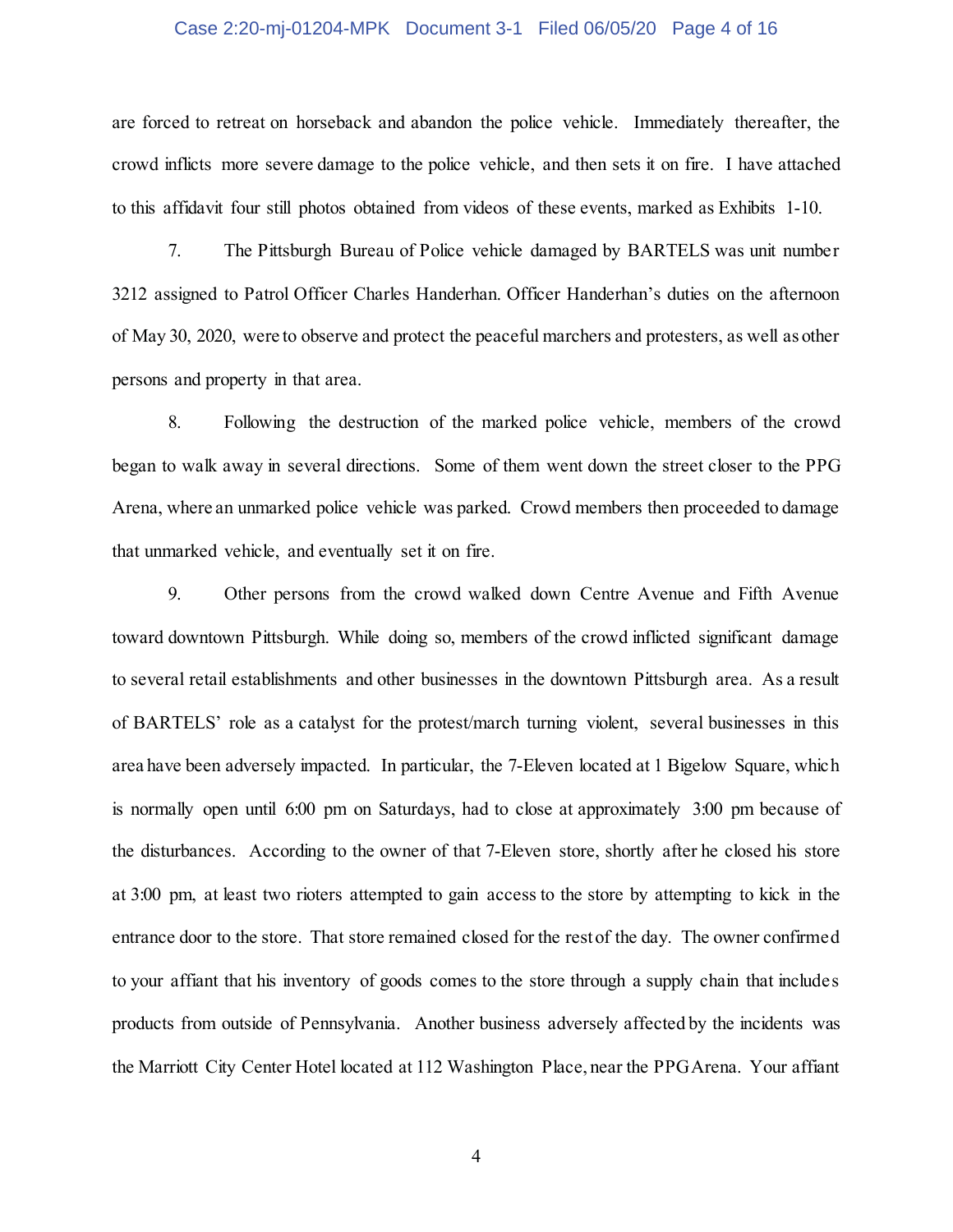#### Case 2:20-mj-01204-MPK Document 3-1 Filed 06/05/20 Page 5 of 16

spoke to the General Manager of the hotel regarding the impact of the incident on May 30, 2020. That hotel had been closed since approximately March 23, 2020 due to concerns related to the COVID virus, but was scheduled to re-open on June 15, 2020. The hotel had several reservations for guests between June 15, 2020 and July 1, 2020, but because of the incidents described above, the Marriott hotel has postponed the opening until July 1, 2020, and had to cancel its guests' reservations.

10. On May 31, 2020, law enforcement officers investigating this incident received numerous tips identifying BARTELS as the white male described above, as videos of his conduct described above were online. On June 1, 2020, your affiant interviewed BARTELS at the Pittsburgh Police Headquarters. During that interview, BARTELS admitted that he was the white male who had committed the acts described above. Several videos obtained during the investigation of this incident confirm the sequence of events described above, and BARTELS' physical appearance matches the physical appearance of the white male engaged in the acts described above.

11. BARTELS explained that, on Friday, May 29, 2020, he had planned to attend the march/protest scheduled for the following day. In preparation for his attendance and participation, BARTELS purchased several cans of spray paint and placed them in his backpack so that he could take them to the march/protest. He also placed several rocks in his backpack to take to the march/protest. BARTELS' explanation as to his motive for engaging in the destruction of the police vehicle was, in part, that he considers himself to be far "left", and that he had become fed up with incidents involving police mistreatment of citizens. He explained that he had previously hoped that he would be able to change things through voting, but nothing changed. BARTELS described the moment that he decided to spray paint and destroy the police vehicle as a "fuck it"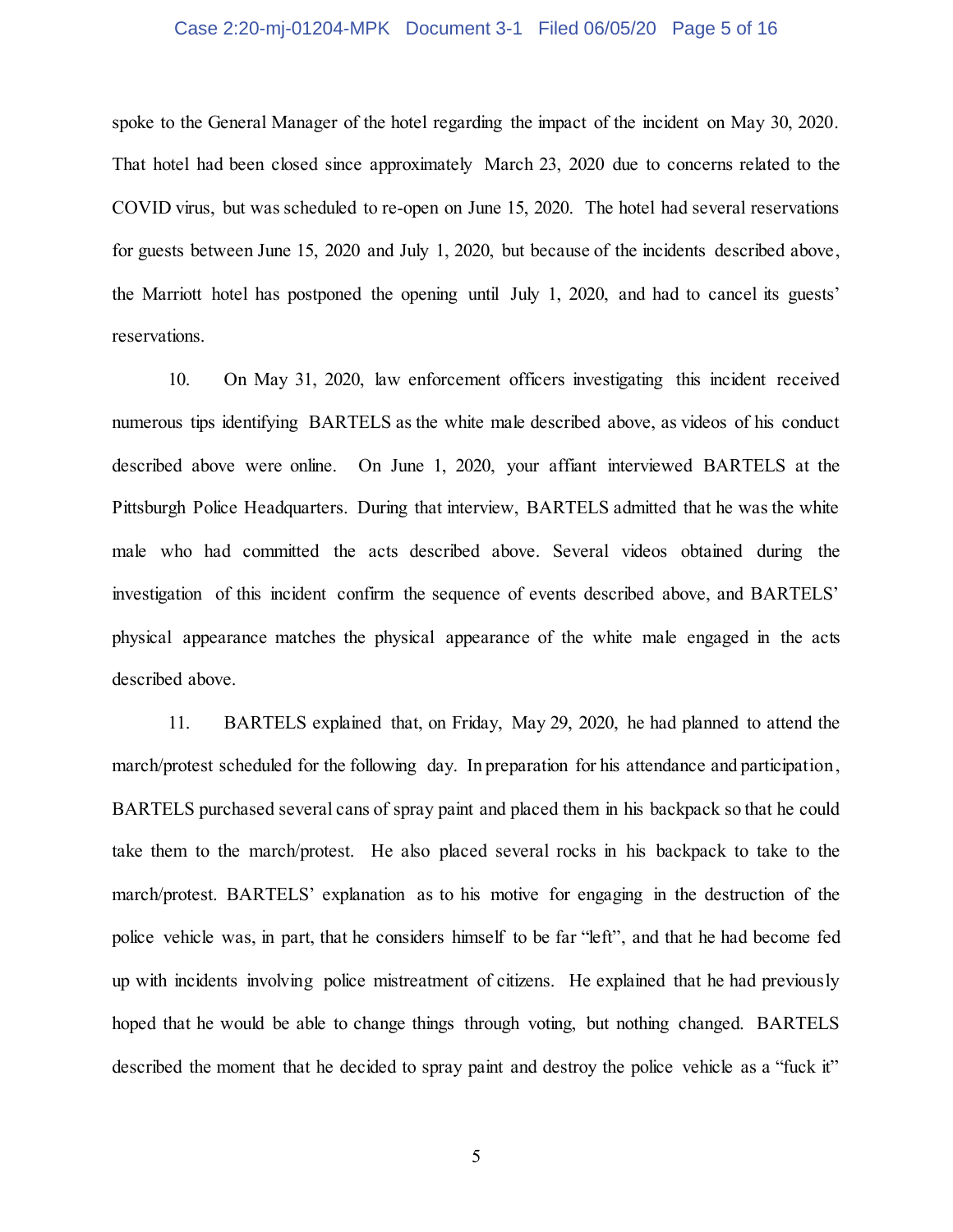Case 2:20-mj-01204-MPK Document 3-1 Filed 06/05/20 Page 6 of 16

moment for him. He said that, as he was spray painting and hitting the police car, most of the crowd seemed to be encouraging him to keep going, and therefore he did so.

# **CONCLUSION**

12. Based on the foregoing information, your affiant believes that there is probable cause to believe that BARTELS violated Sections 2 and 231(a)(3).

13. Therefore, your affiant respectfully requests the issuance of an arrest warrant for

BARTELS for violations of Title 18, United States Code, Sections 2 and 231(a)(3).

Respectfully Submitted,

*/s/ Matthew Dunleavy* Matthew Dunleavy, SA, FBI

Sworn and subscribed before me, by telephone pursuant to Fed. R. Crim. P. 4.1(b)(2)(A), this  $5<sup>th</sup>$  day of June, 2020

Taureent  $\Box$  $\overline{a}$ 

MAUREEN P. KELLY UNITED STATES MAGISTRATE JUDGE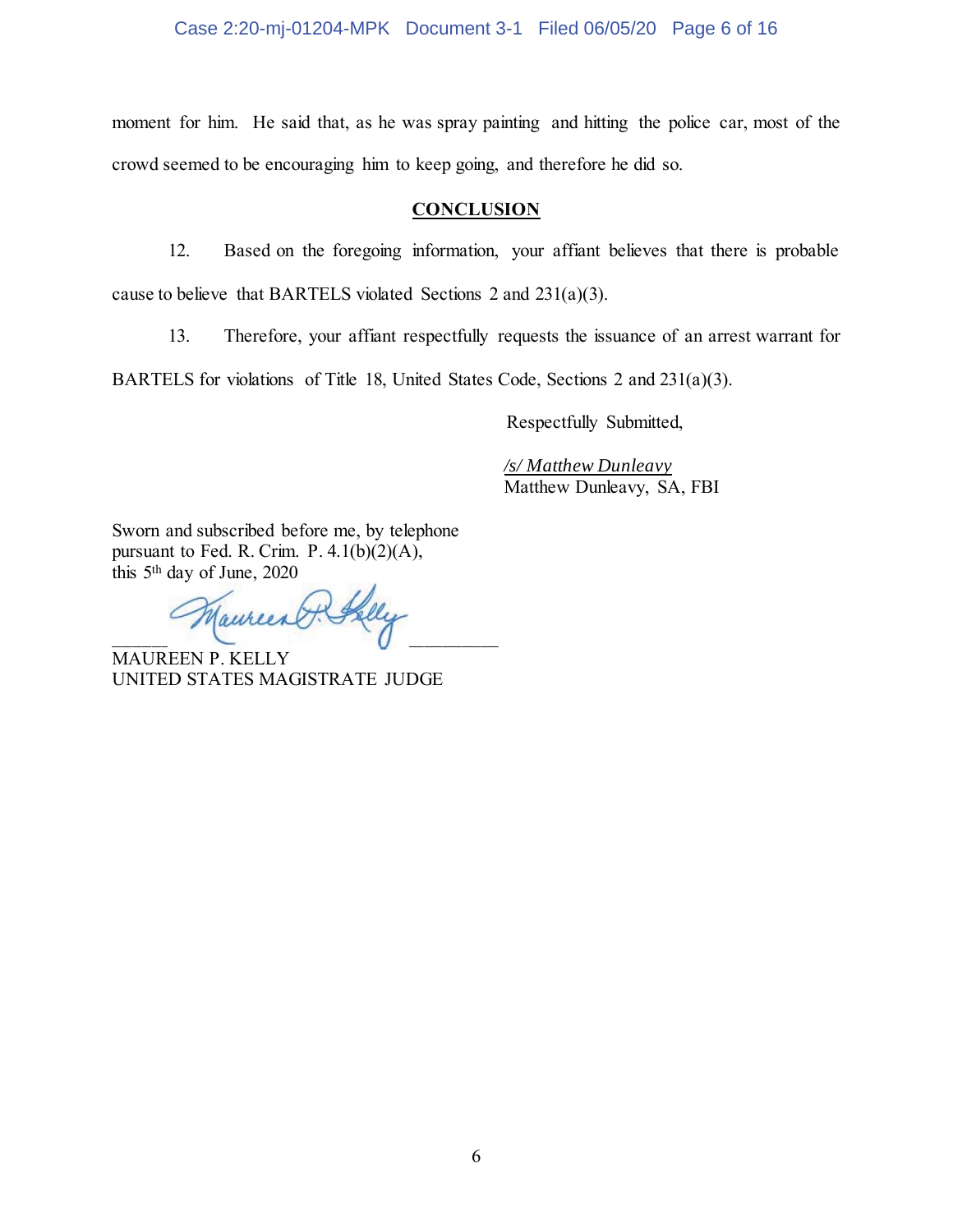

Case 2:20-mj-01204-MPK Document 3-1 Filed 06/05/20 Page 7 of 16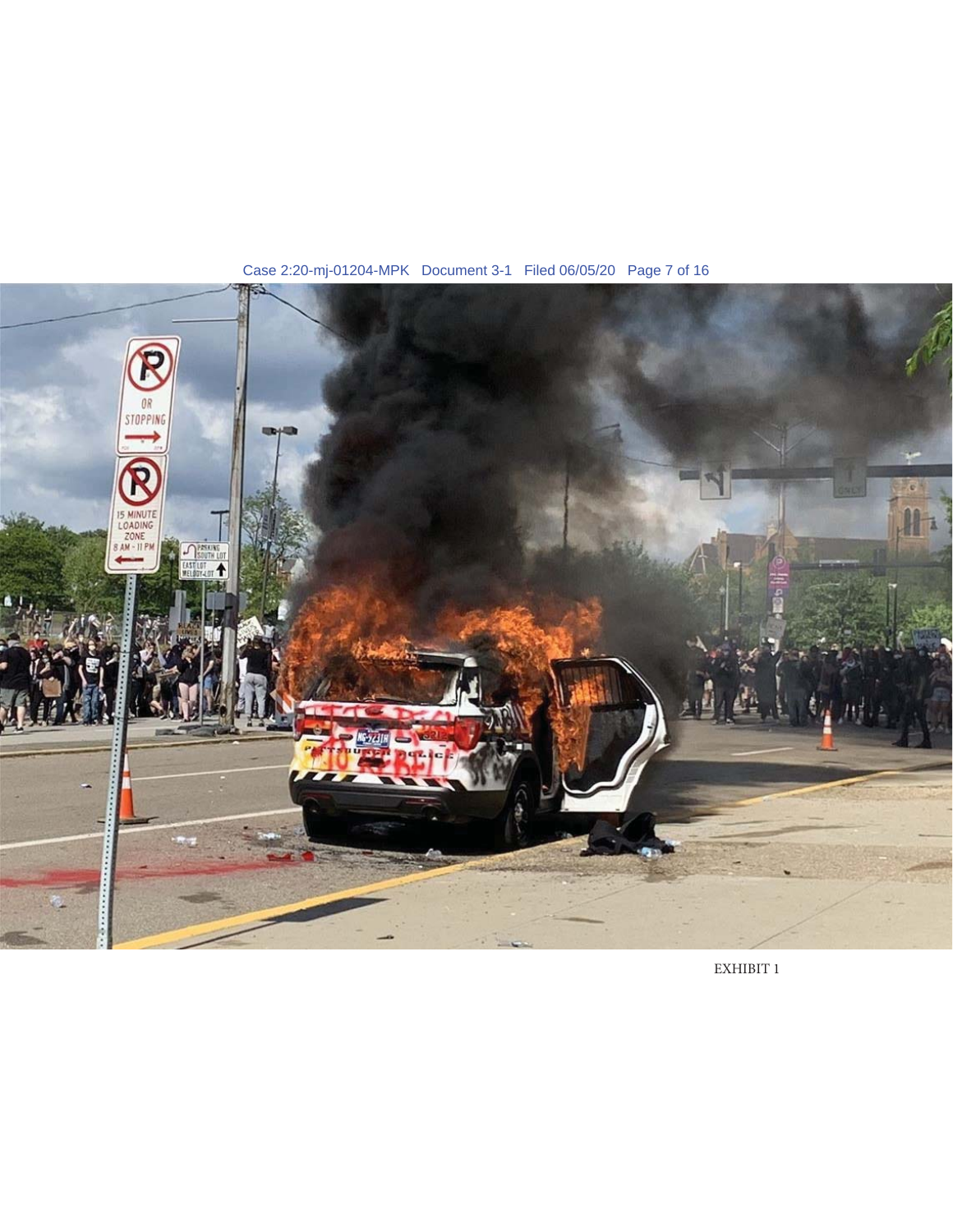

Case 2:20-mj-01204-MPK Document 3-1 Filed 06/05/20 Page 8 of 16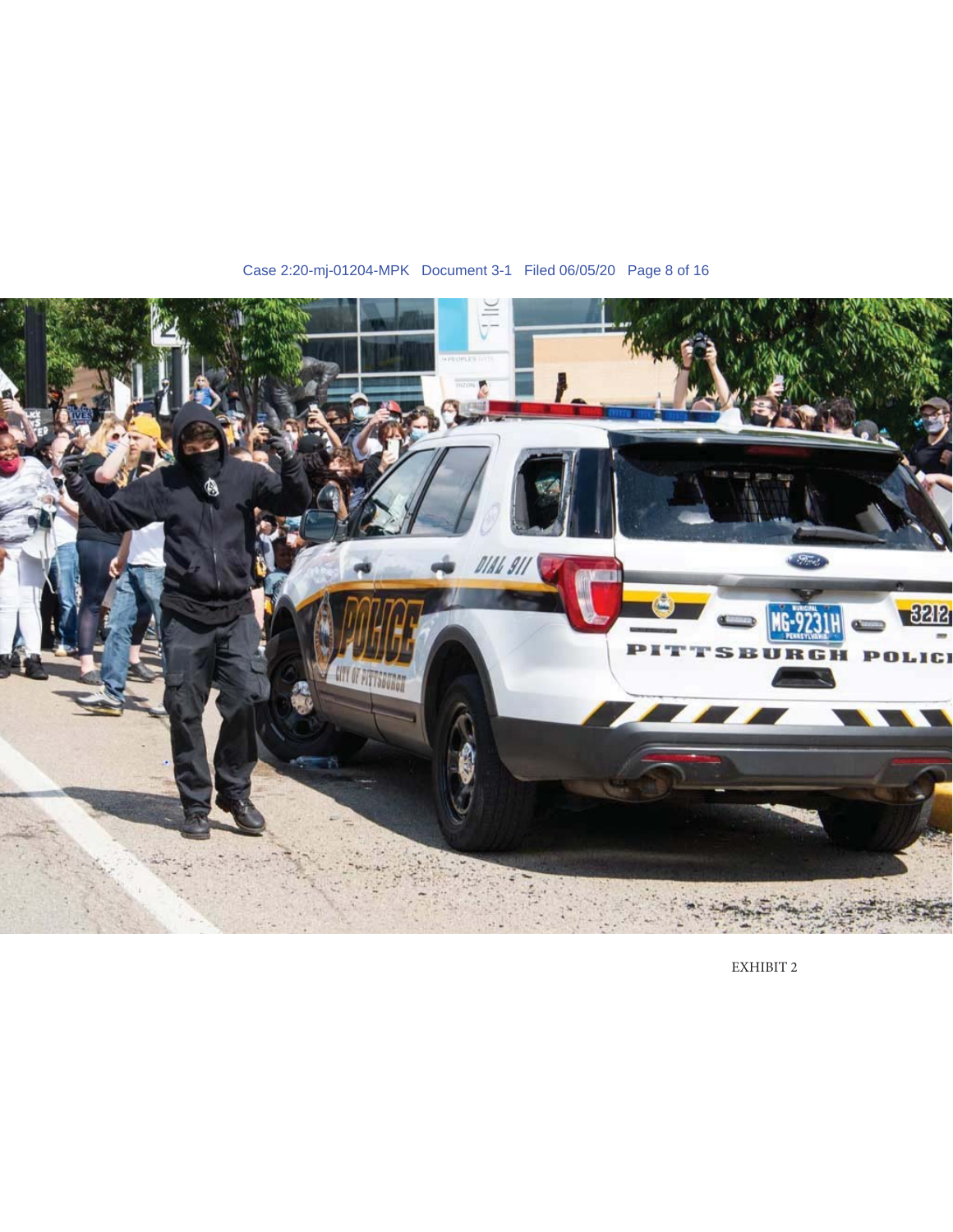

Case 2:20-mj-01204-MPK Document 3-1 Filed 06/05/20 Page 9 of 16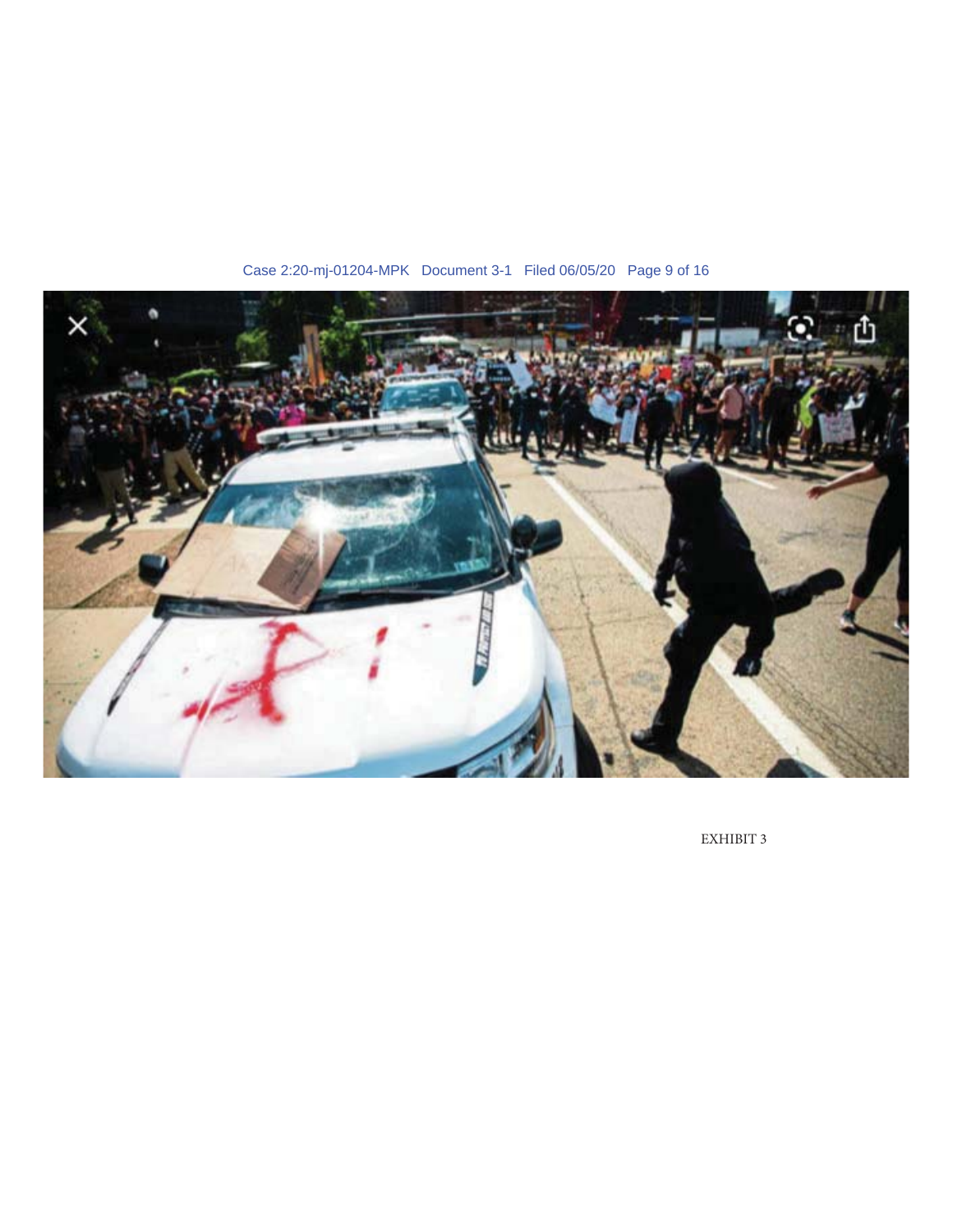

# Case 2:20-mj-01204-MPK Document 3-1 Filed 06/05/20 Page 10 of 16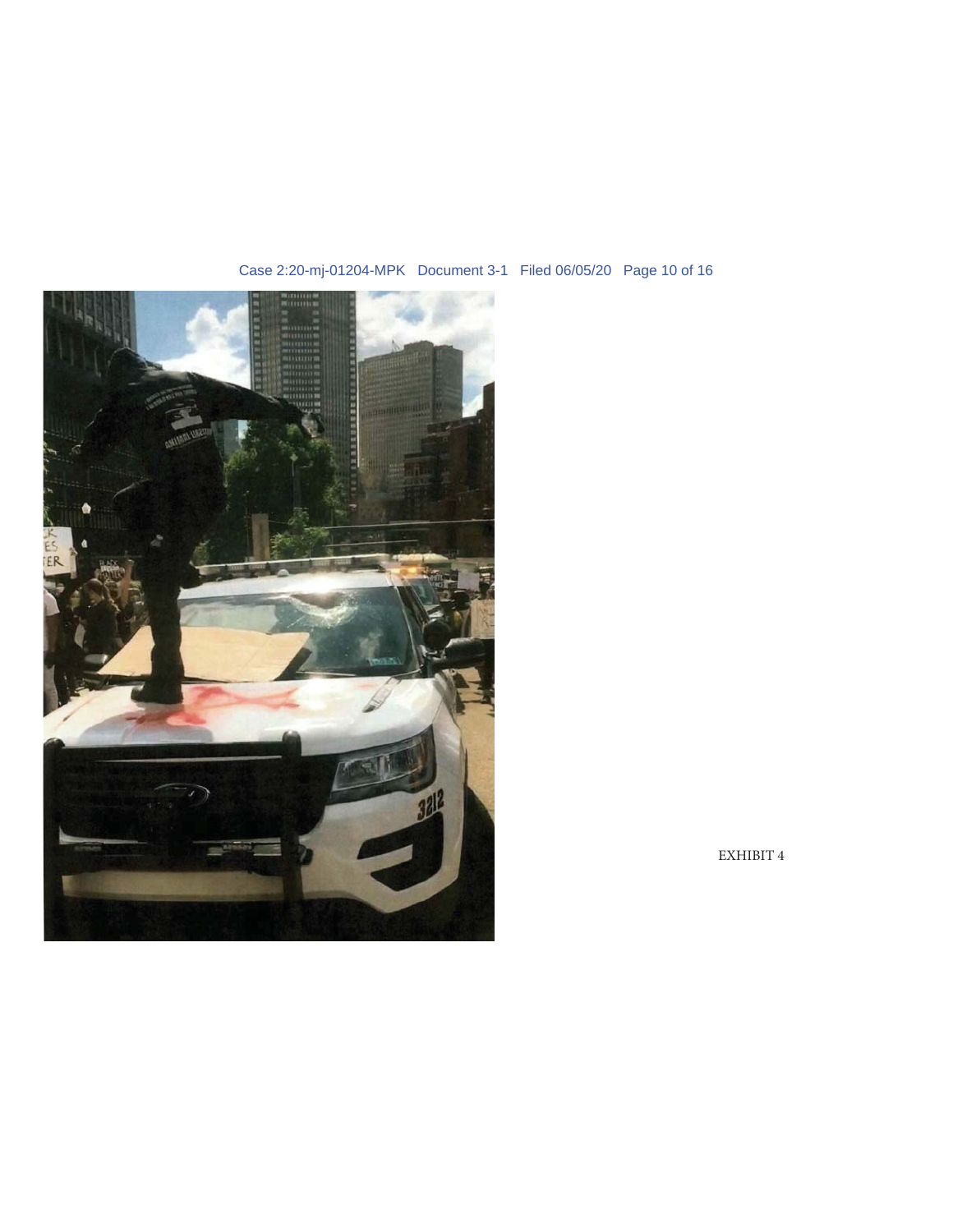Case 2:20-mj-01204-MPK Document 3-1 Filed 06/05/20 Page 11 of 16

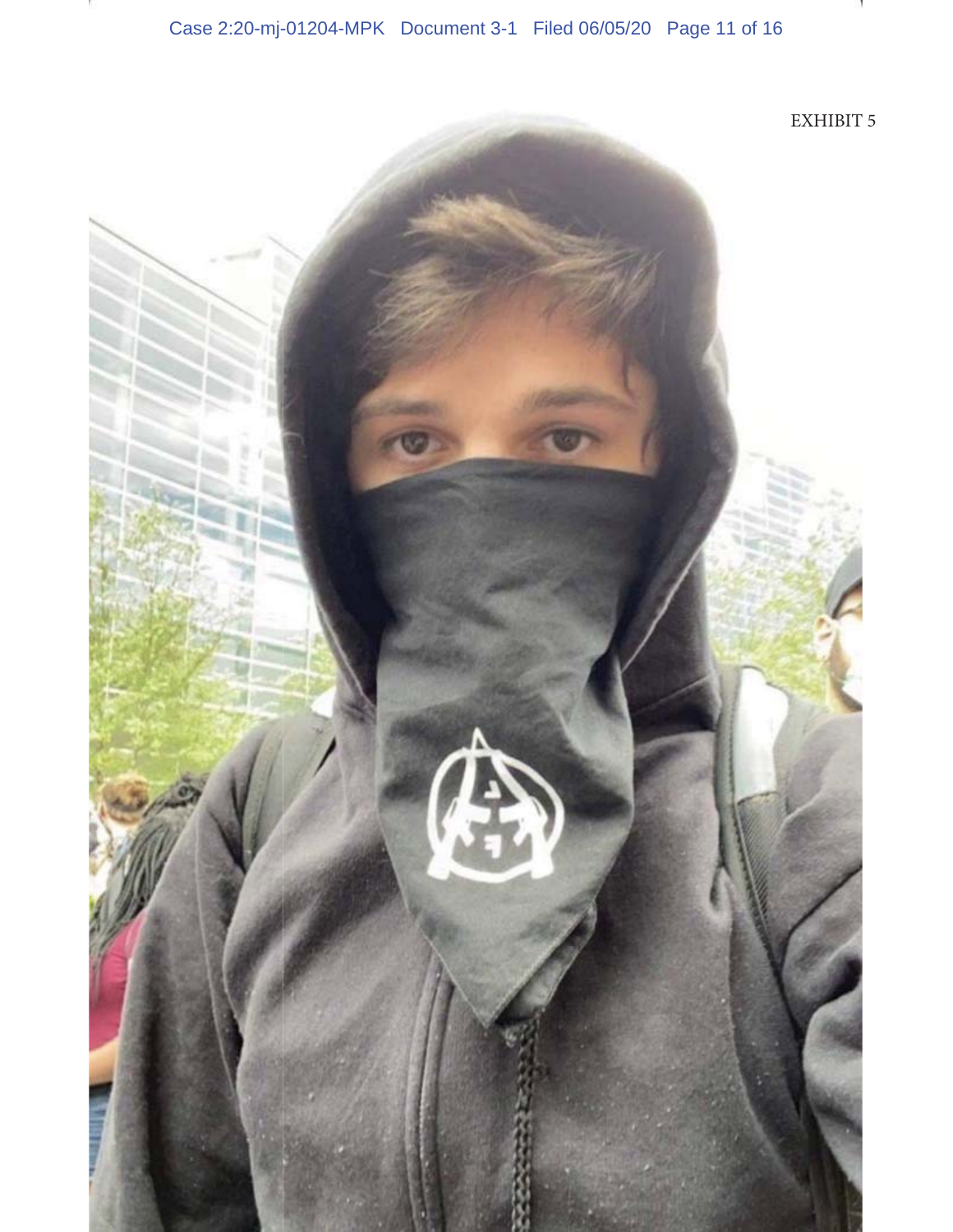

Case 2:20-mj-01204-MPK Document 3-1 Filed 06/05/20 Page 12 of 16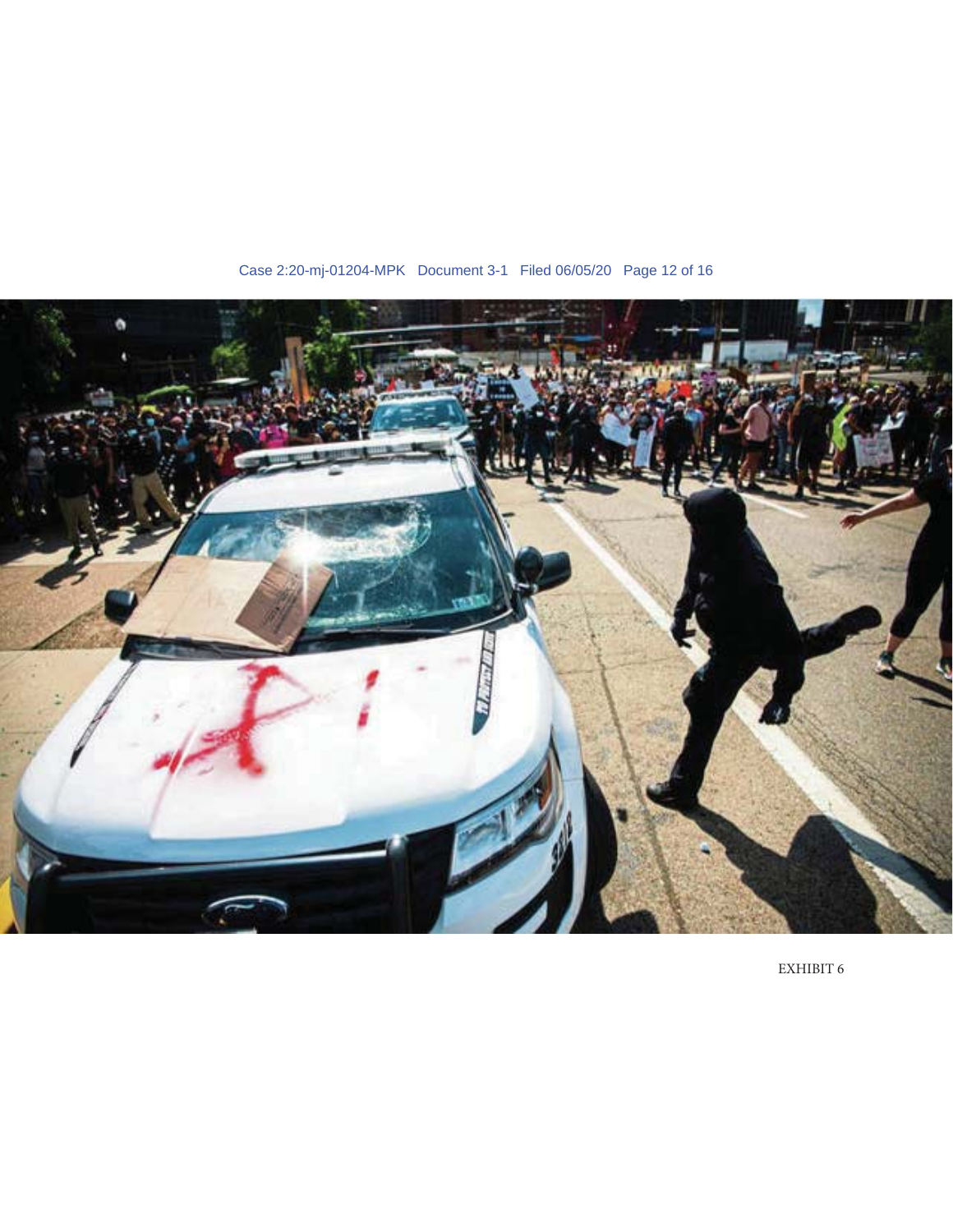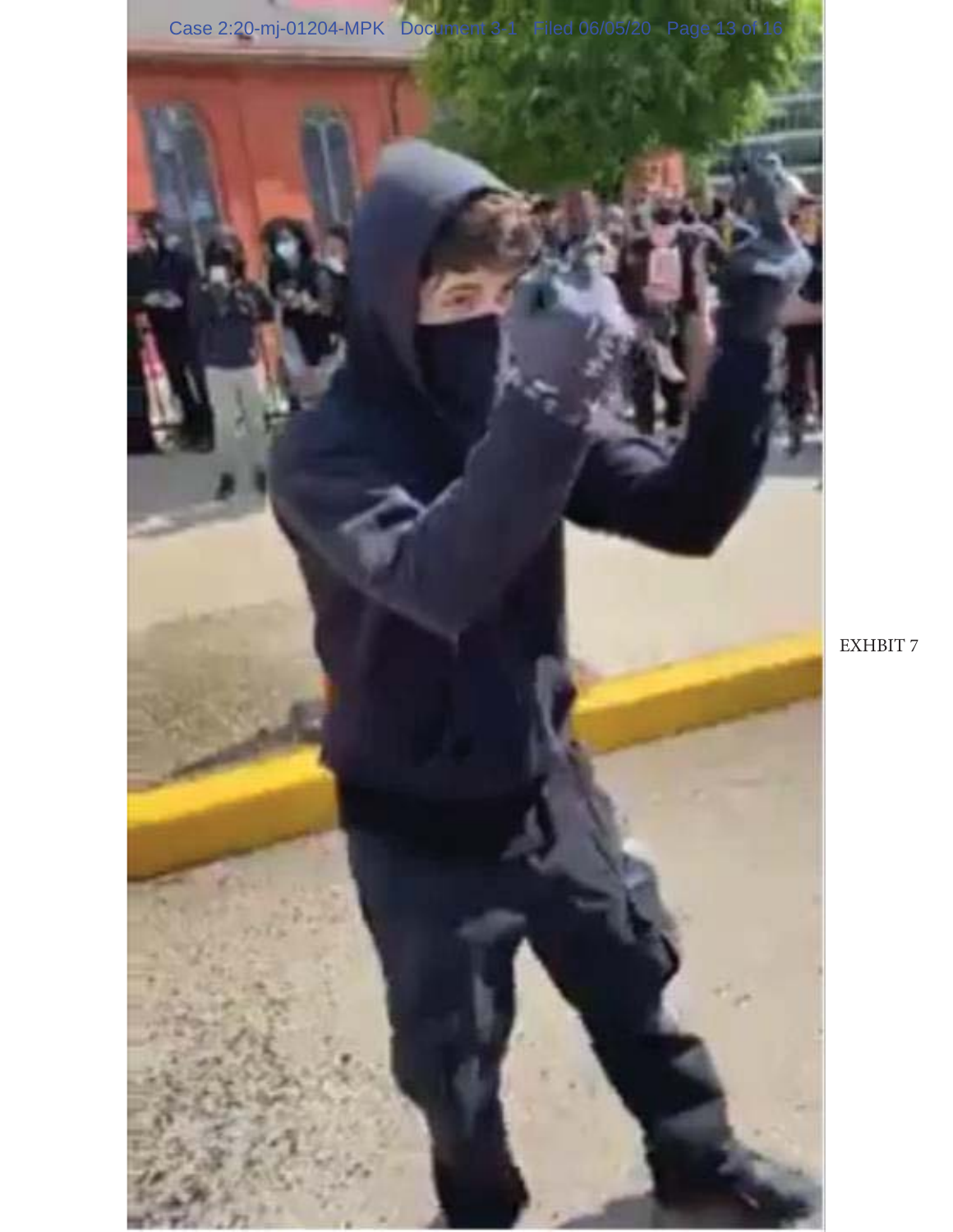

Case 2:20-mj-01204-MPK Document 3-1 Filed 06/05/20 Page 14 of 16

 $\sqrt{2}$  EXHIBIT 8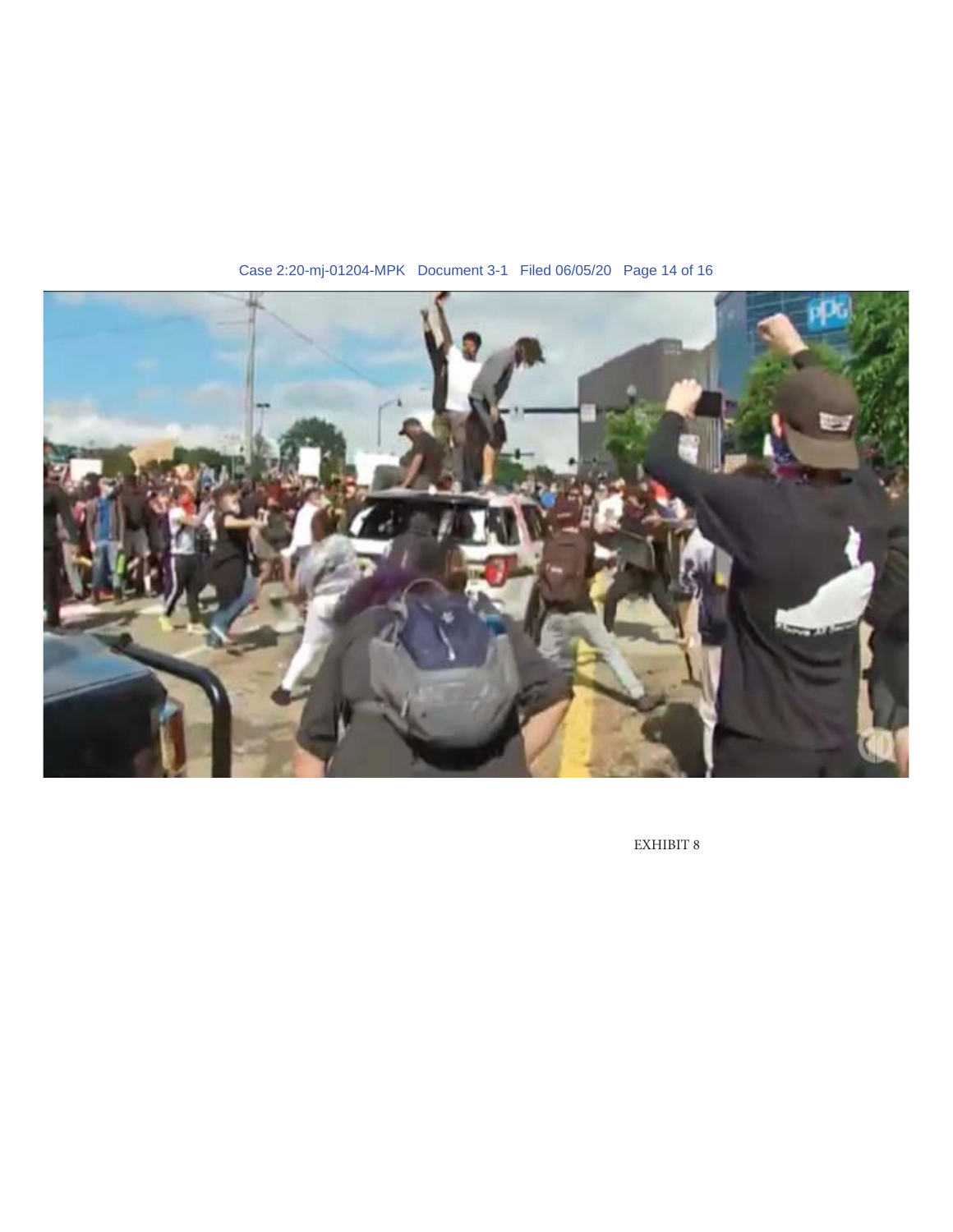

Case 2:20-mj-01204-MPK Document 3-1 Filed 06/05/20 Page 15 of 16